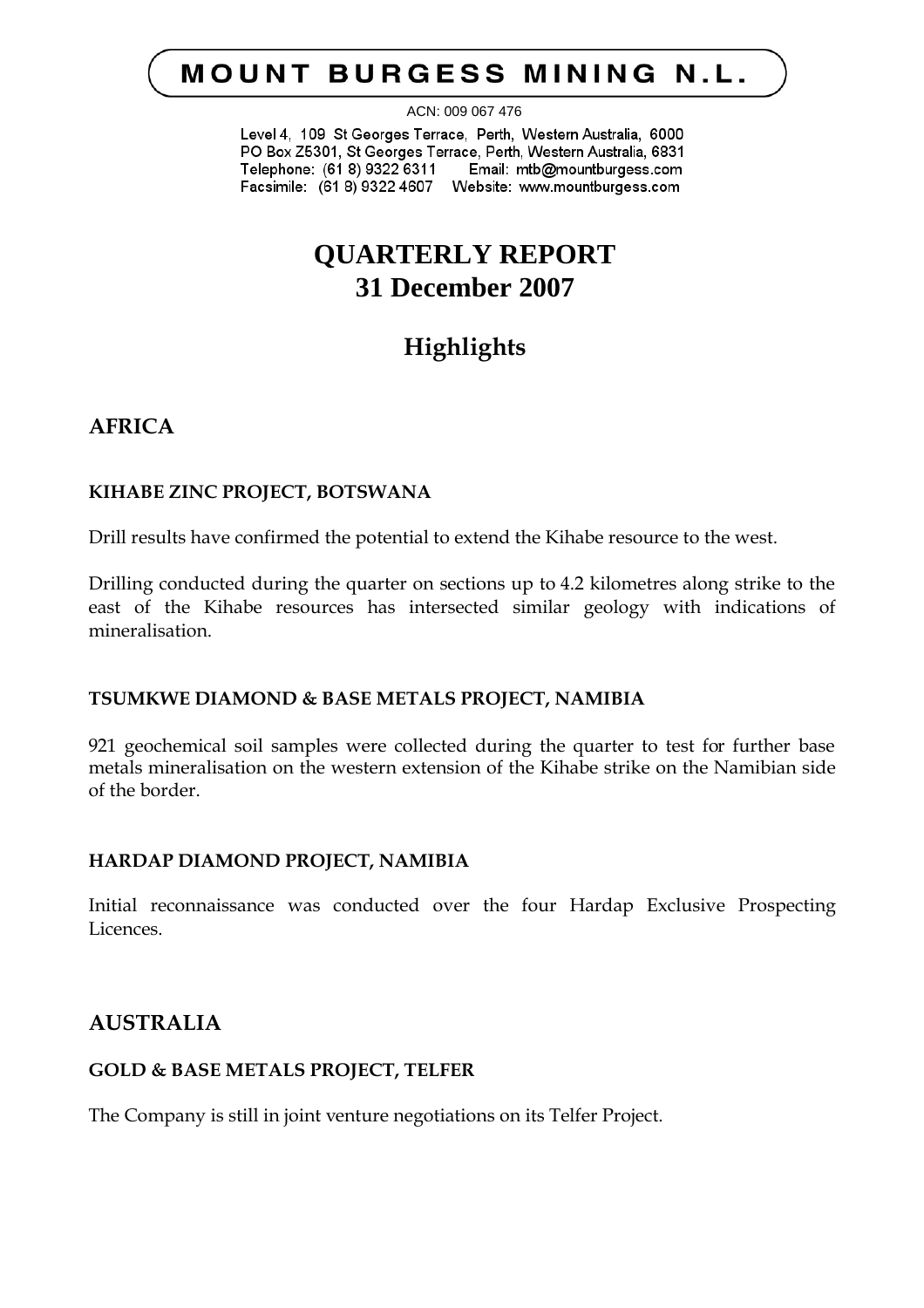## **KIHABE ZINC PROJECT, BOTSWANA**

PL 69/2003 Mount Burgess Mining N.L. 100%

During the quarter 17 diamond drill (DD) holes were completed for a total of 1,343 metres and 39 reverse circulation (RC) drill holes were completed for a total of 1,962 metres.

## **THE KIHABE RESOURCE**

At the Kihabe resource, both RC pre-collars and diamond core holes were drilled within the known resource area to further test indications of a grade increment obtained from results from diamond core drilling, as opposed to results from RC drilling, used in the initial resource calculation of 11 million tonnes at 2.55% zinc equivalent.

Further RC and diamond core holes were also drilled to test for extensions both east and west of the current resource boundaries.

KDD150 was drilled on the western side of the known resource boundary, intersecting a previously unknown zone of mineralisation. **This has confirmed the potential to further extend the resource to the west** (see Table of Results below and Figure 1).

Section 12,500E was drilled 500 metres east of the known Kihabe resource boundary and intersected similar geology with indications of mineralisation.

Section 13,350E was drilled 1,350 metres east of the known resource boundary. Five holes drilled along this section were logged as having intersected similar geology to Kihabe with indications of mineralisation.

Section 11,900E was drilled on the northern limb of the Kihabe fold, some 4,200 metres along strike from the eastern resource boundary. Two holes drilled on this section were logged as having intersected possible mineralised quartzite.

Results from this drilling have yet to be released from the laboratory.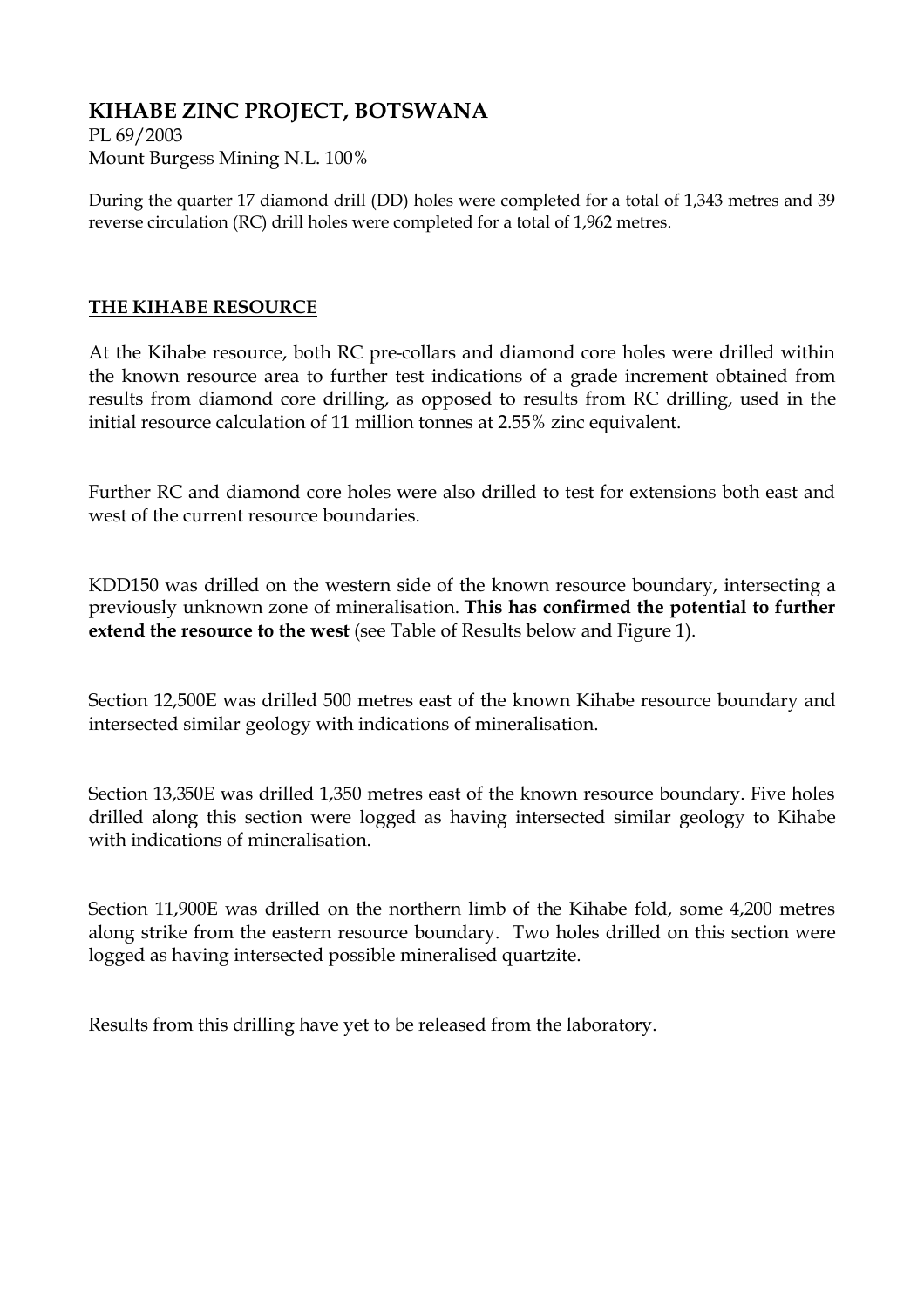

Other significant results obtained during the quarter from drilling within the initial resource boundaries are as follows: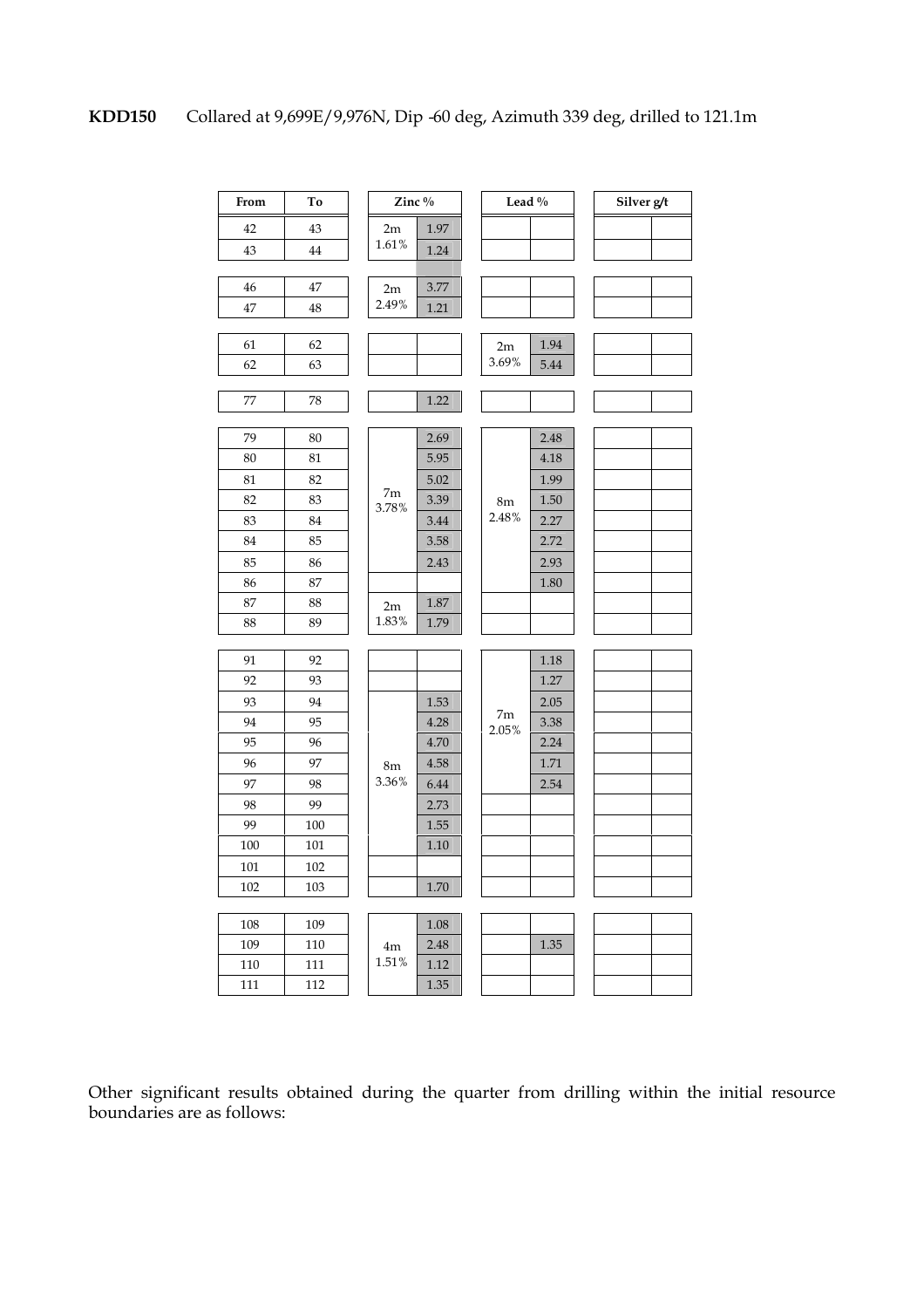#### **KDD129** Collared at 10,300E/10,037N, Dip -60 deg, Azimuth 0 deg, drilled to 200m The hanging wall dolomite/quartzite contact was logged at 195.1m

| Zinc $\sqrt[6]{\cdot}$<br>Lead $\overline{\%}$<br>From<br>Τо   | Silver g/t                  |
|----------------------------------------------------------------|-----------------------------|
| 45<br>44                                                       | 15                          |
| 45<br>46                                                       | 12                          |
| 47<br>46                                                       | 13                          |
| 47<br>48                                                       | 15                          |
| 48<br>49<br>49<br>50                                           | 22<br>14                    |
| 50<br>51                                                       | 15                          |
| 1.40<br>51<br>52                                               | 28                          |
| 1.37<br>52<br>53                                               | 28<br>35m                   |
| 53<br>54<br>1.37                                               | 30.2g/t<br>33               |
| 54<br>55<br>1.61                                               | 25<br>(0.97oz/t)            |
| 10 <sub>m</sub><br>55<br>1.41<br>56                            | 21                          |
| 1.41%<br>57<br>1.35<br>1.03<br>56<br>2m                        | 21                          |
| 57<br>1.73<br>58<br>1.76%<br>2.17                              | 26                          |
| 58<br>59<br>1.89                                               | 25                          |
| 59<br>60<br>2.51<br>1.30                                       | 31                          |
| 60<br>61<br>4.99<br>1.00                                       | 28                          |
| 61<br>62<br>3.22                                               | 17<br>25                    |
| 62<br>63<br>4.84<br>1.26<br>63<br>64<br>5.61<br>2.16           | 31                          |
| 65<br>4.92<br>2.85<br>64<br>13m                                | 38                          |
| 19 <sub>m</sub><br>2.98%<br>65<br>6.54<br>3.20<br>66           | 43                          |
| 3.49%<br>67<br>3.97<br>2.19<br>66                              | 34                          |
| incl.<br>1.96<br>67<br>68<br>1.08                              | incl. 11m<br>24             |
| 14m<br>68<br>69<br>3.36<br>5.24<br>4.05%                       | 49.7g/t<br>45               |
| 69<br>70<br>1.96<br>1.37<br>incl.                              | (1.60oz/t)<br>81            |
| 5.45<br>70<br>71<br>3.01<br>6m                                 | 93                          |
| 71<br>72<br>3.27<br>2.29<br>4.11%                              | 44                          |
| 6.20<br>72<br>73<br>5.06                                       | 62                          |
| 3.97<br>73<br>74<br>4.09                                       | 52                          |
| 74<br>75<br>2.43<br>1.42                                       | 21                          |
| 1.80<br>75<br>76                                               | 19                          |
| 1.96<br>76<br>77<br>77<br>78<br>1.00                           | 25<br>16                    |
| 78<br>79                                                       | 14                          |
|                                                                |                             |
| 103<br>104                                                     | 15                          |
| 104<br>105                                                     | 5m<br>14                    |
| 105<br>106                                                     | 14.4g/t<br>15<br>(0.46oz/t) |
| 107<br>106<br>107<br>108                                       | 15<br>13                    |
|                                                                |                             |
| 110<br>111<br>1.15<br>3m                                       | 13                          |
| 111<br>112<br>1.64<br>1.36%                                    |                             |
| 1.29<br>112<br>113                                             |                             |
| 147<br>1.09<br>148                                             |                             |
| 1.53<br>151<br>150                                             |                             |
| 151<br>152<br>1.74                                             |                             |
| 152<br>2.15<br>153                                             |                             |
| 153<br>1.95<br>154                                             |                             |
| 155<br>1.12<br>154                                             |                             |
| 1.29<br>155<br>156                                             |                             |
| 156<br>157<br>1.63                                             |                             |
| 2.36<br>157<br>158                                             |                             |
| 158<br>159<br>2.06<br>159<br>2.29<br>160                       |                             |
| 1.97<br>160<br>161                                             |                             |
| 161<br>162<br>2.34                                             |                             |
| 1.02<br>162<br>163<br>2.10                                     |                             |
| 1.22<br>163<br>164                                             |                             |
| 29 <sub>m</sub><br>164<br>165<br>2.57                          |                             |
| 2.19%<br>165<br>1.09<br>166                                    |                             |
| 166<br>$\overline{167}$<br>1.18                                |                             |
| 167<br>2.82<br>168                                             | 2m<br>13                    |
| 2.22<br>168<br>169<br>1.44                                     | 15<br>14g/t                 |
| 169<br>170<br>2.14                                             |                             |
| 171<br>170<br>2.40                                             |                             |
| 171<br>172<br>2.35                                             |                             |
| 172<br>173<br>4.26<br>1.35<br>2m<br>173<br>174<br>3.84<br>1.20 |                             |
| 1.28%                                                          |                             |
|                                                                |                             |
| 174<br>175<br>3.67                                             |                             |
| 175<br>176<br>2.99                                             |                             |
| 176<br>177<br>2.93<br>177<br>178<br>1.68                       |                             |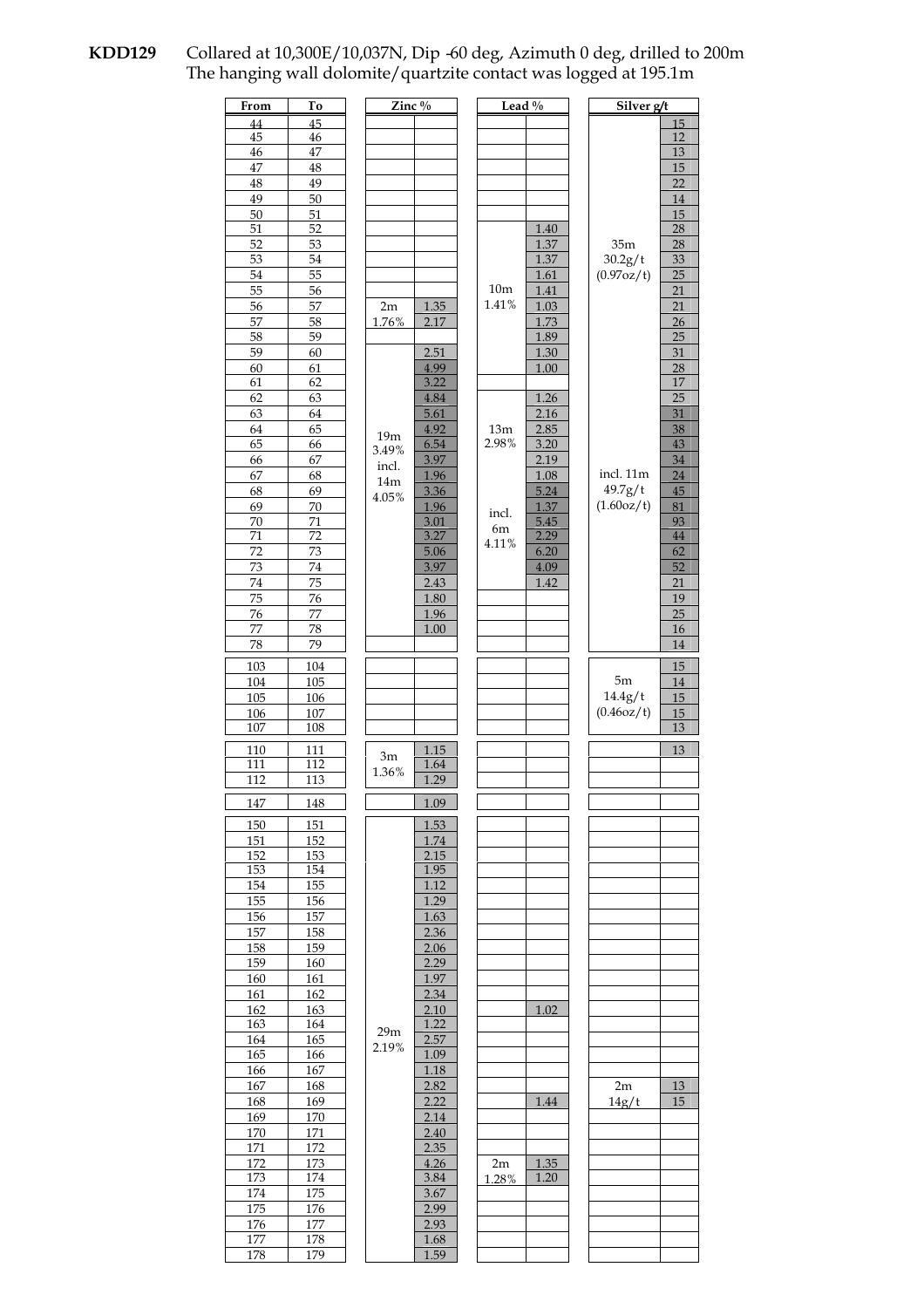The above results are the first to be reported from the Kihabe infill drilling programme that commenced in August 2007. **The Company believes that infill drilling with diamond core will provide a more accurate measurement of the Kihabe resource, which may be up to 60% higher in grade than indicated from RC drill samples which were used to calculate the initial resource.** Results for some 2,062 drill core samples have yet to be returned from the laboratory. These results will be used to update the resource calculation to verify the potential grade increment. These sample results will be reported as they become available.

### **Assaying Method and Reporting of Results**

All assaying of drill core and RC chips is via XRF pressed disc. Samples containing >1% zinc are re-assayed via high precision AX digest with ICP-OES finish, at an ISO accredited laboratory. Significant intersections are calculated at a minimum cut off grade of 1% for both zinc and lead. High grade intervals are calculated above a minimum cut off of 3% zinc.

### **THE GOSSAN ANOMALY**

Four RC drill holes were drilled at the Gossan Anomaly situated some 10 kilometres south of the Kihabe resource. The Gossan Anomaly covers an area some 2,000 metres long from east to west and some 600 metres wide from north to south and consists of a soil geochemical anomaly grading in excess of 1,000ppm for both zinc and lead. The Company has previously reported some very high zinc, lead and silver grades obtained from rock samples collected from a part of a gossan that is exposed above the Kalahari sand cover.

GRC001, GRC002 and GRC003 were drilled into a section of a gossan in the centre of the anomaly.

Final results using ICP-OES finish have yet to be received from the laboratory in respect to the above holes.

GRC004 targeted a gossan some 400 metres west of the above drill holes. No significant mineralisation was logged in this hole and it is believed that this prospecting drill hole stopped short of its target.

## **THE NXUU PROSPECT** (previously referred to as the 30-1 Prospect)

Some eight kilometres east of the Kihabe resource is the Nxuu Prospect which the Company believes has high potential to generate additional resources. During the quarter, 485 soil geochemical samples were collected in this area, the results of which are pending.

## **TSUMKWE DIAMOND & BASE METALS PROJECT, NAMIBIA**

A further 921 soil geochemical samples were collected on the Namibian side of the border during the quarter to test portions of stratigraphy, with known base metal anomalism. These results are pending.

## **HARDAP DIAMOND EXPLORATION PROJECT, NAMIBIA**

An initial reconnaissance was conducted over the Company's four exclusive prospecting licences in the Hardap area of Namibia for the purpose of determining an approach to the exploration for kimberlites. Several kimberlites are known to exist in this area and the Company believes that this area has the potential to host the kimberlite source of the diamonds currently being mined off the Namibian coast in the Meob Bay region. A recent close spaced airborne magnetometer survey has been flown over the area by the Geological Survey of Namibia and the Company has ordered the data compiled from this programme.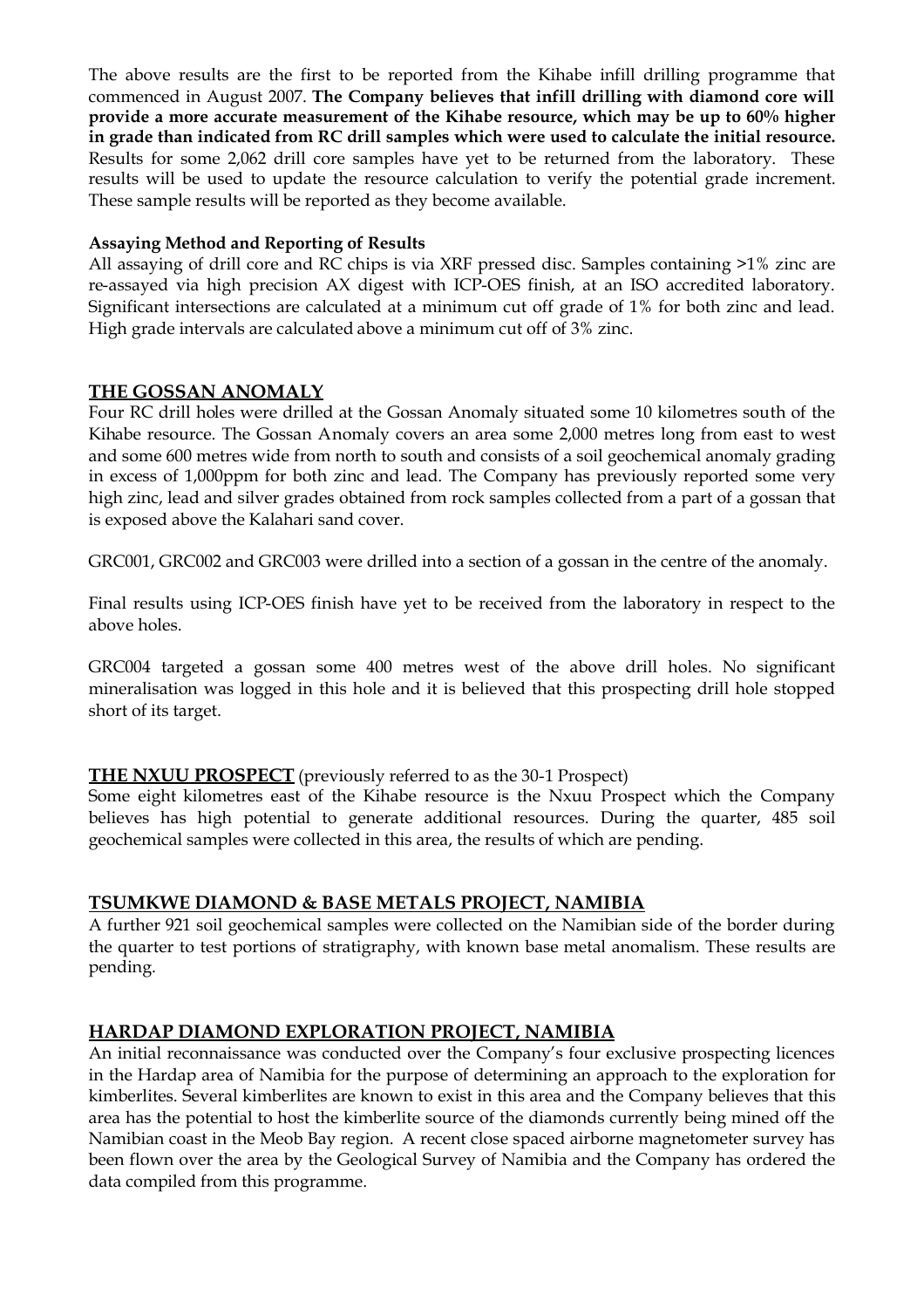## **AUSTRALIA**

## **TELFER GOLD & BASE METALS PROJECT, AUSTRALIA**

The Company is still in joint venture negotiations on its Telfer Project.

## **CORPORATE**

#### **SHARE PLACEMENT**

During the quarter the Company raised a further \$1,166,250 through the issue of 15,550,000 shares at 7.5c.

The information in this report that relates to exploration results, together with any related assessments and interpretations, is based on information compiled by Mr Giles Rodney (Rod) Dale, FRMIT, of GR Dale and Associates, who is a non executive Director of the Company. Mr Dale is a Fellow of The Australasian Institute of Mining and Metallurgy.

Mr Dale has sufficient experience which is relevant to the style of mineralisation under consideration and to the activity which he is undertaking to qualify as a Competent Person as defined in the 2004 Edition of the "Australasian Code for Reporting of Mineral Resources and Ore Reserves". MrDale consents to the inclusion in the report of the matters based on this information in the form and context in which it appears.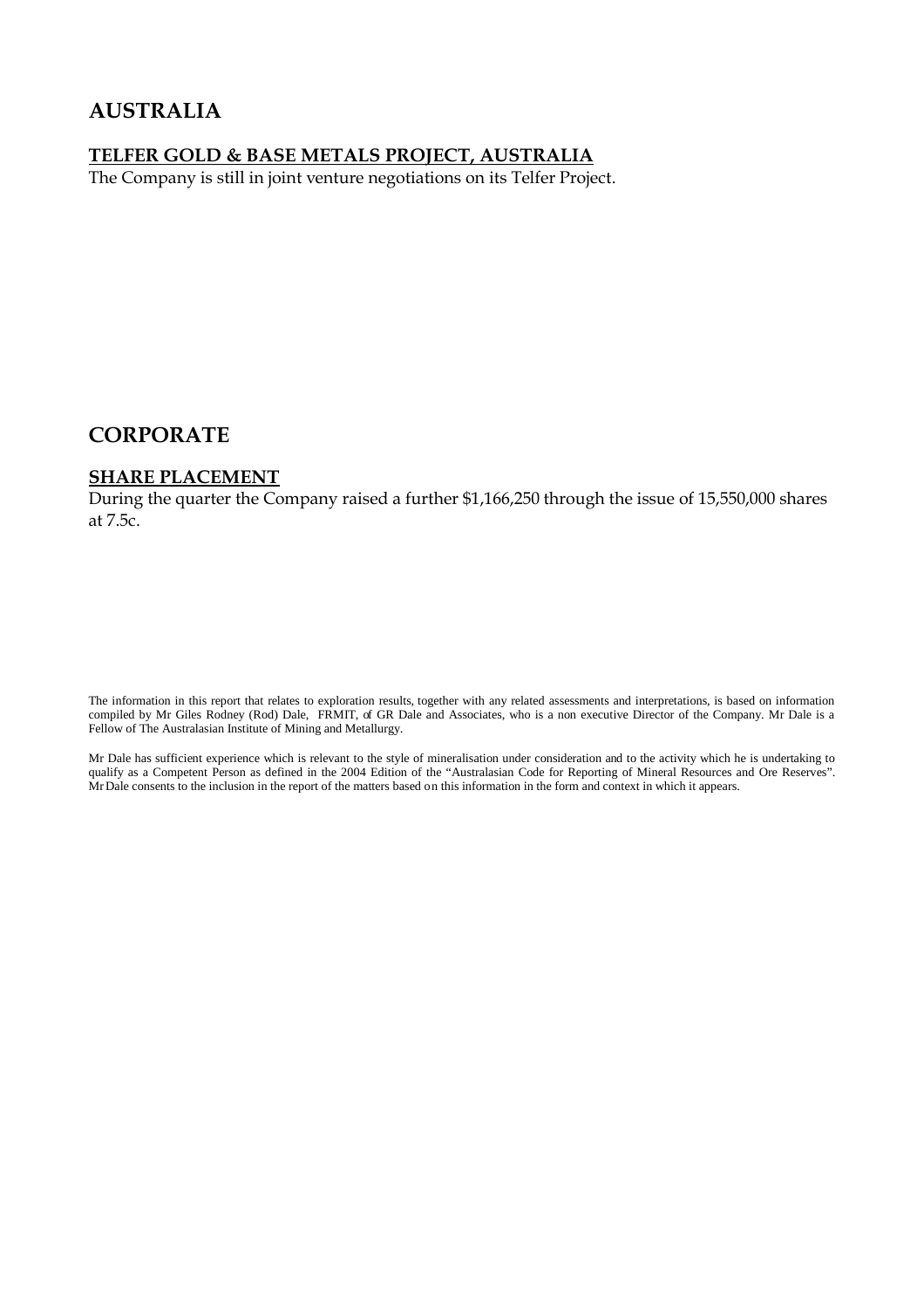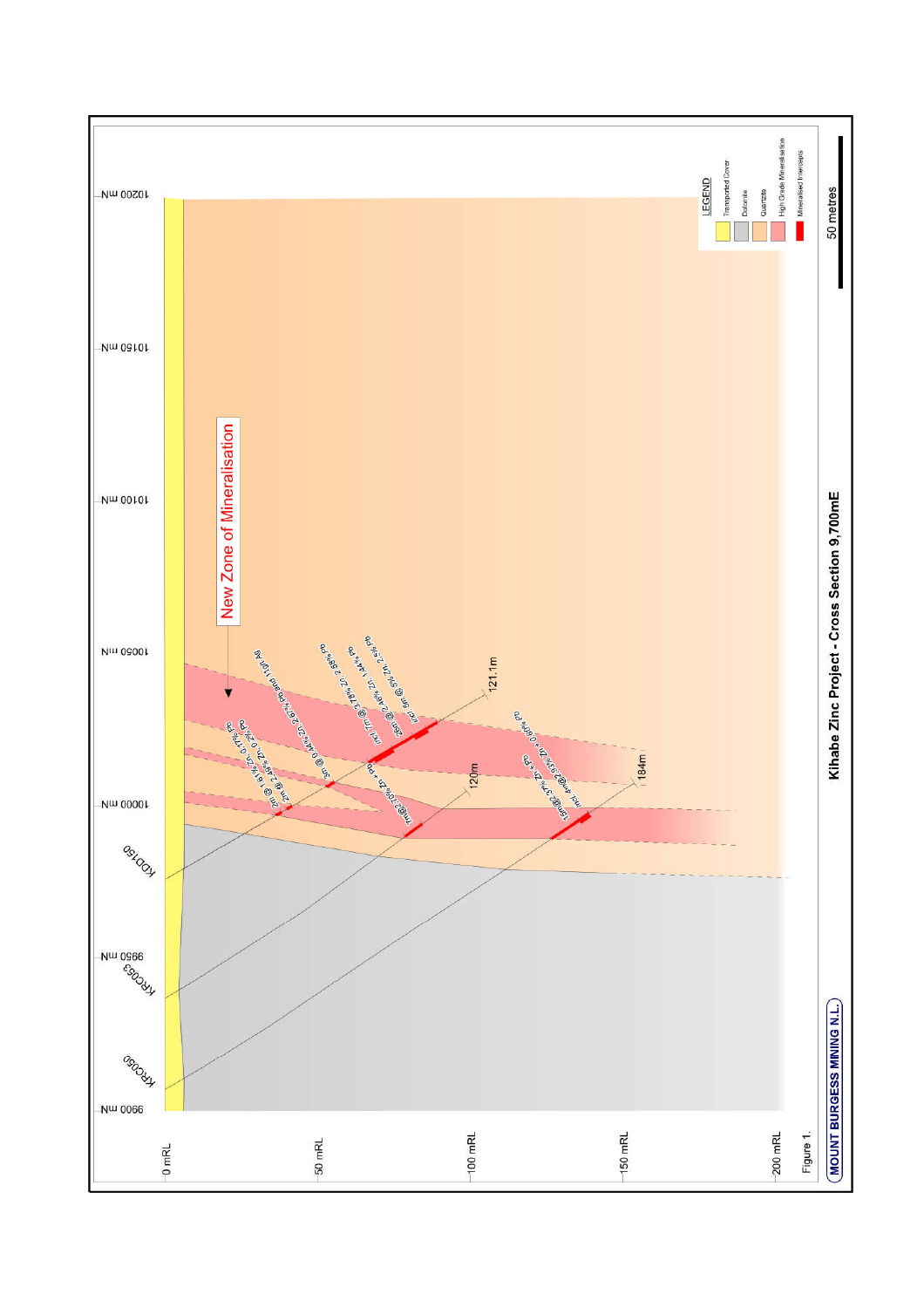# **Appendix 5B Mining exploration entity quarterly report**

Introduced 1/7/96. Origin: Appendix 8. Amended 1/7/97, 1/7/98, 30/9/2001.

Name of entity

MOUNT BURGESS MINING N.L.

ABN Quarter ended ("current quarter")

31009067476 31 December 2007

#### **Consolidated statement of cash flows**

|      |                                                 | Current quarter | Year to date (6 months) |
|------|-------------------------------------------------|-----------------|-------------------------|
|      | Cash flows related to operating activities      | \$A'000         | \$A'000                 |
| 1.1  | Receipts from product sales and related debtors |                 |                         |
| 1.2  | Payments for:                                   |                 |                         |
|      | (a) exploration and evaluation                  | (775)           | (1,206)                 |
|      | (b) development                                 |                 |                         |
|      | (c) production                                  |                 |                         |
|      | (d) administration                              | (357)           | (586)                   |
| 1.3  | Dividends received                              |                 |                         |
| 1.4  | Interest and other items of a similar nature    |                 |                         |
|      | received                                        | 8               | 31                      |
| 1.5  | Interest and other costs of finance paid        |                 |                         |
| 1.6  | Income taxes paid                               |                 |                         |
| 1.7  | Other (provide details if material)             |                 |                         |
|      |                                                 |                 |                         |
|      | <b>Net Operating Cash Flows</b>                 | (1,124)         | (1,761)                 |
|      | Cash flows related to investing activities      |                 |                         |
| 1.8  | Payment for purchases of:                       |                 |                         |
|      | (a) prospects                                   |                 |                         |
|      | (b) equity investments                          |                 |                         |
|      | (c) other fixed assets                          | (46)            | (129)                   |
| 1.9  | Proceeds from sale of:                          |                 |                         |
|      | (a) prospects                                   |                 |                         |
|      | (b) equity investments                          |                 |                         |
|      | (c) other fixed assets                          |                 |                         |
| 1.10 | Loans to other entities                         |                 |                         |
| 1.11 | Loans repaid by other entities                  |                 |                         |
| 1.12 | Other (provide details if material)             |                 |                         |
|      | Net investing cash flows                        | (46)            | (129)                   |
| 1.13 | Total operating and investing cash flows        |                 |                         |
|      | (carried forward)                               | (1,170)         | (1,890)                 |

<sup>+</sup> See chapter 19 for defined terms.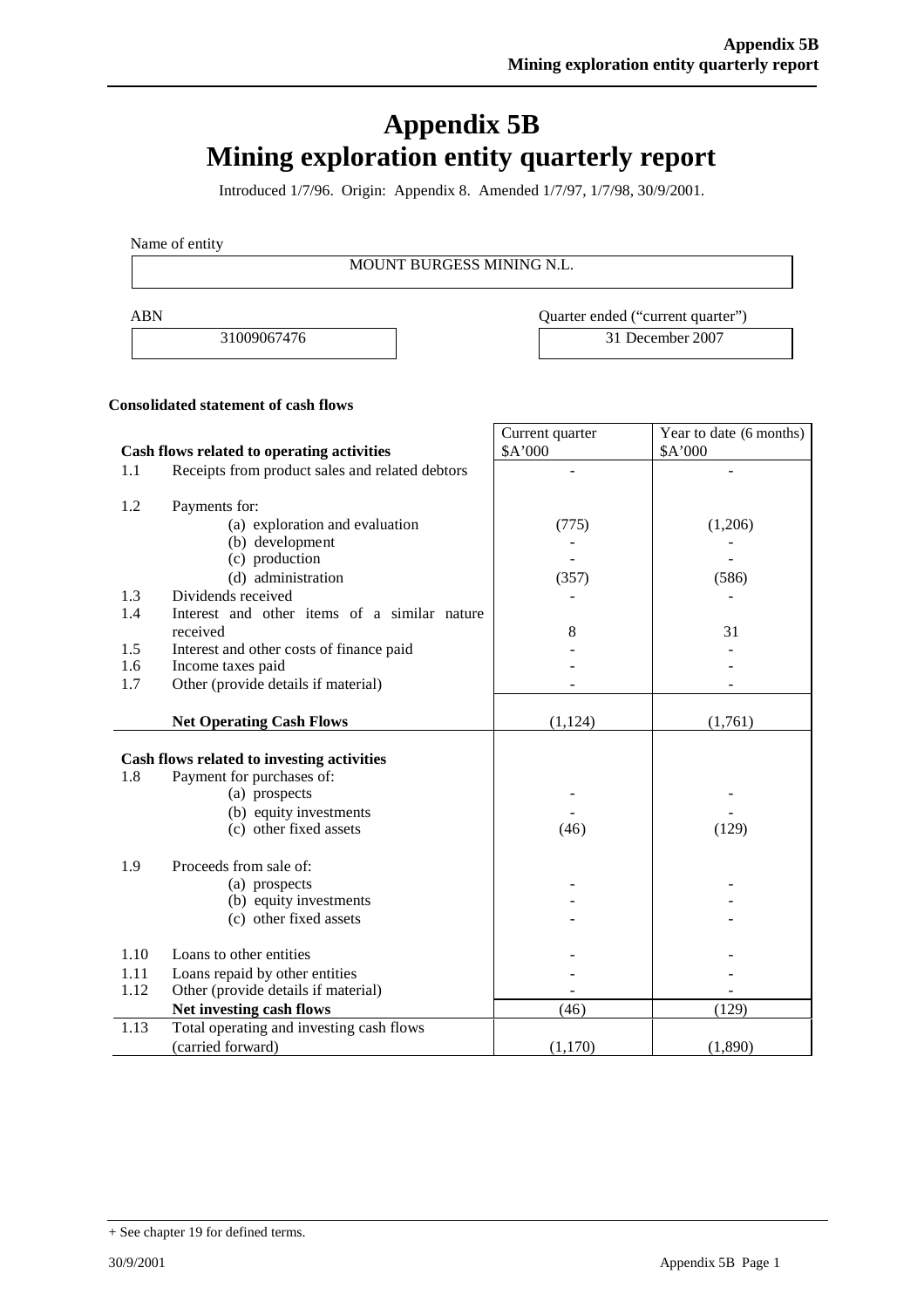| 1.13 | Total operating and investing cash flows      |         |         |
|------|-----------------------------------------------|---------|---------|
|      | (brought forward)                             | (1,170) | (1,890) |
|      |                                               |         |         |
|      | Cash flows related to financing activities    |         |         |
| 1.14 | Proceeds from issues of shares, options, etc. | 1,166   | 1,166   |
| 1.15 | Proceeds from sale of forfeited shares        |         |         |
| 1.16 | Proceeds from borrowings                      |         |         |
| 1.17 | Repayment of borrowings                       |         |         |
| 1.18 | Dividends paid                                |         |         |
| 1.19 | Other – Placement Fees                        | (53)    | (53)    |
|      | Other – Lease Liability repayments            | (1)     | (3)     |
|      | Net financing cash flows                      | 1,112   | 1,110   |
|      |                                               |         |         |
|      | Net increase (decrease) in cash held          | (58)    | (780)   |
| 1.20 | Cash at beginning of quarter/year to date     | 301     | 1,024   |
| 1.21 | Exchange rate adjustments to item 1.20        | 4       | 3       |
|      | Cash at end of quarter                        |         |         |
| 1.22 |                                               | 247     | 247     |

#### **Payments to directors of the entity and associates of the directors Payments to related entities of the entity and associates of the related entities**

|      |                                                                  | Current quarter<br>\$A'000 |
|------|------------------------------------------------------------------|----------------------------|
| 1.23 | Aggregate amount of payments to the parties included in item 1.2 | 30                         |
| 1.24 | Aggregate amount of loans to the parties included in item 1.10   |                            |
|      |                                                                  |                            |

1.25 Explanation necessary for an understanding of the transactions

#### **Non-cash financing and investing activities**

2.1 Details of financing and investing transactions which have had a material effect on consolidated assets and liabilities but did not involve cash flows

N/A

2.2 Details of outlays made by other entities to establish or increase their share in projects in which the reporting entity has an interest

N/A

#### **Financing facilities available**

#### **The Company maintains a seasonal overdraft facility of \$150,000.**

<sup>+</sup> See chapter 19 for defined terms.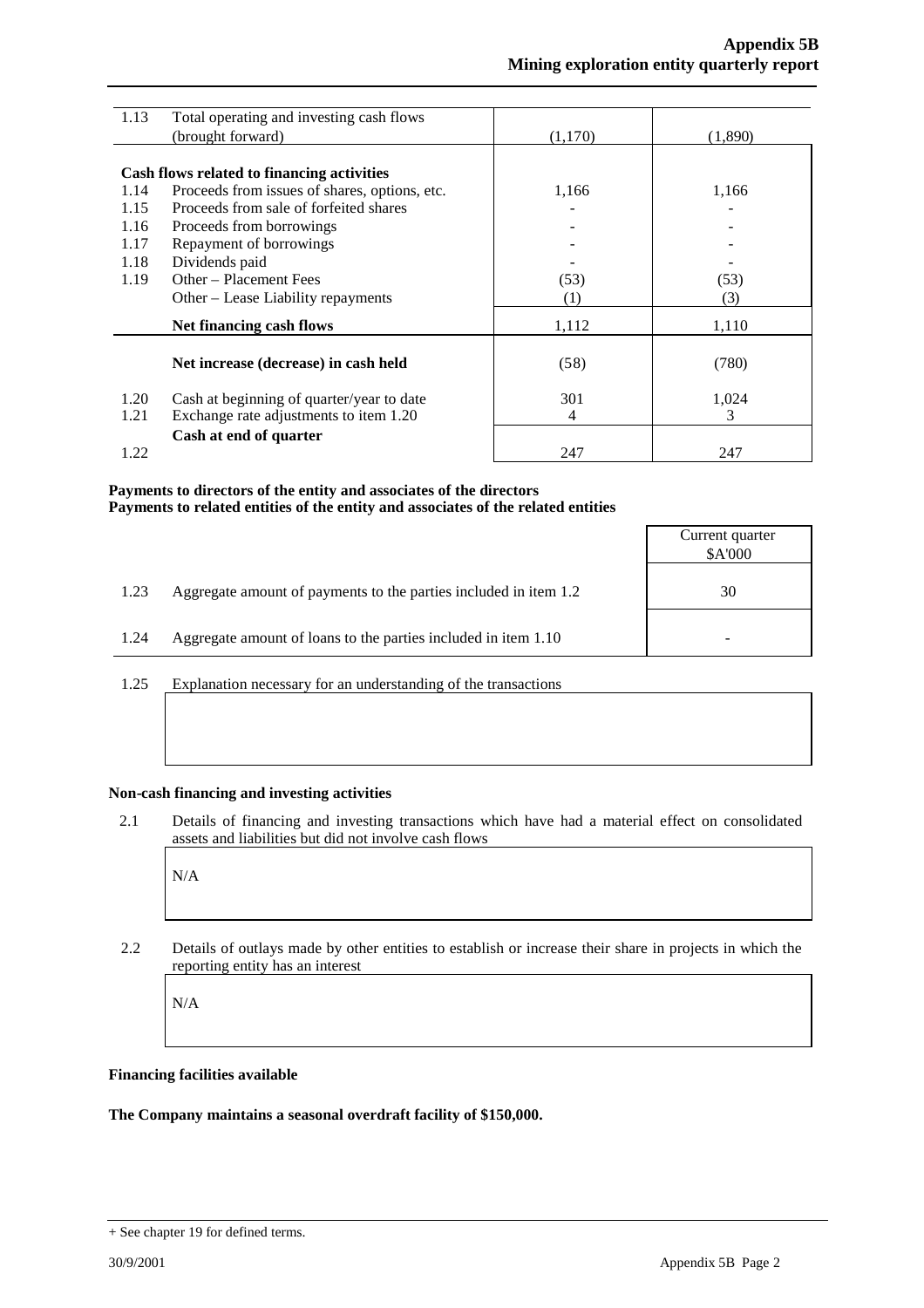|     |                             | Amount available<br>\$A'000 | Amount used<br>\$A'000   |
|-----|-----------------------------|-----------------------------|--------------------------|
| 3.1 | Loan facilities             | -                           | $\overline{\phantom{0}}$ |
| 3.2 | Credit standby arrangements | 205                         |                          |

#### **Estimated cash outflows for next quarter**

|     |                            | \$A'000                  |
|-----|----------------------------|--------------------------|
| 4.1 | Exploration and evaluation | 300                      |
| 4.2 | Development                | $\overline{\phantom{a}}$ |
|     | <b>Total</b>               | 300                      |

### **Reconciliation of cash**

| Reconciliation of cash at the end of the quarter<br>(as shown in the consolidated statement of cash flows)<br>to the related items in the accounts is as follows. |                                                  | Current quarter<br>\$A'000 | Previous quarter<br>\$A'000 |
|-------------------------------------------------------------------------------------------------------------------------------------------------------------------|--------------------------------------------------|----------------------------|-----------------------------|
| 5.1                                                                                                                                                               | Cash on hand and at bank                         | 140                        | 25                          |
| 5.2                                                                                                                                                               | Deposits at call                                 | 107                        | 276                         |
| 5.3                                                                                                                                                               | Bank overdraft                                   |                            |                             |
| 5.4                                                                                                                                                               | Other (prove details)                            |                            |                             |
|                                                                                                                                                                   | <b>Total: cash at end of quarter</b> (item 1.22) | 247                        | 301                         |

#### **Changes in interests in mining tenements**

|     |                                                                     | Tenement<br>reference | Nature of interest<br>(note (2)) | Interest at<br>beginning of<br>quarter | Interest at<br>end of<br>quarter |
|-----|---------------------------------------------------------------------|-----------------------|----------------------------------|----------------------------------------|----------------------------------|
| 6.1 | Interests in mining<br>tenements relinquished,<br>reduced or lapsed |                       |                                  |                                        |                                  |
| 6.2 | Interests in mining<br>tenements acquired or<br>increased           |                       |                                  |                                        |                                  |

<sup>+</sup> See chapter 19 for defined terms.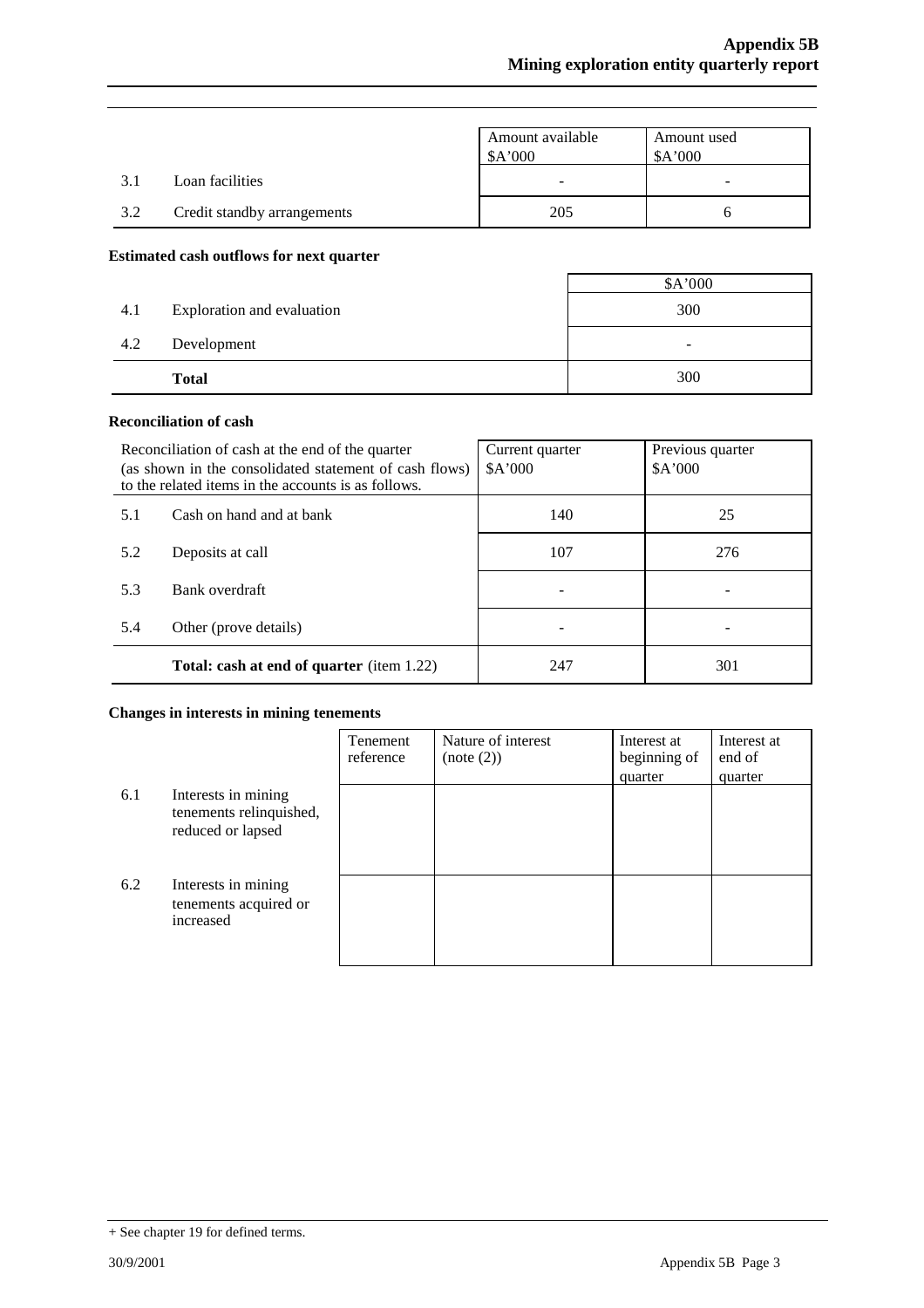#### **Issued and quoted securities at end of current quarter**

*Description includes rate of interest and any redemption or conversion rights together with prices and dates.*

|         |                                                                                                                                               | Total number                                               | Number quoted                                         | Issue price per<br>security (cents)<br>(see note 3)      | Amount paid up per<br>security (cents)<br>(see note 3)   |
|---------|-----------------------------------------------------------------------------------------------------------------------------------------------|------------------------------------------------------------|-------------------------------------------------------|----------------------------------------------------------|----------------------------------------------------------|
| 7.1     | +Preference<br>securities<br>(description)                                                                                                    | N/A                                                        |                                                       |                                                          |                                                          |
| $7.2\,$ | Changes during<br>quarter<br>(a) Increases<br>through issues<br>(b) Decreases<br>through returns<br>of capital, buy-<br>backs,<br>redemptions |                                                            |                                                       |                                                          |                                                          |
| 7.3     | +Ordinary<br>securities                                                                                                                       | 267,257,000                                                | 267, 257, 000                                         |                                                          |                                                          |
| 7.4     | Changes during<br>quarter<br>(a) Increases<br>through issues<br>(b) Decreases<br>through returns<br>of capital, buy-<br>backs                 | 15,550,000<br>N/A                                          | 15,550,000<br>N/A                                     |                                                          |                                                          |
| 7.5     | <sup>+</sup> Convertible<br>debt securities<br>(description)                                                                                  | N/A                                                        | N/A                                                   |                                                          |                                                          |
| 7.6     | Changes during<br>quarter<br>(a) Increases<br>through issues                                                                                  |                                                            |                                                       |                                                          |                                                          |
| 7.7     | <b>Options</b><br><b>Employee Share</b><br>Plans                                                                                              | 50,000<br>1,100,000<br>2,500,000<br>5,050,000<br>1,400,000 | $\mbox{NIL}$<br>$NIL$<br>$\text{NIL}$<br>$NIL$<br>NIL | 25 cents<br>25 cents<br>25 cents<br>25 cents<br>25 cents | 31/12/07<br>31/12/09<br>31/12/10<br>31/12/11<br>31/12/12 |
| 7.8     | Issued during<br>quarter                                                                                                                      | 1,000,000                                                  | $\text{NIL}$                                          | 25 cents                                                 | 31/12/12                                                 |
| 7.9     | <b>Exercised</b> during<br>quarter                                                                                                            | $\text{NIL}$                                               |                                                       |                                                          |                                                          |
| 7.10    | Cancelled<br>during quarter                                                                                                                   | 250,000<br>250,000                                         | $NIL$<br>$\mbox{NIL}$                                 | 25 cents<br>25 cents                                     | 31/12/09<br>31/12/11                                     |
| 7.11    | <b>Debentures</b><br>(totals only)                                                                                                            | N/A                                                        |                                                       |                                                          |                                                          |
| 7.12    | <b>Unsecured notes</b><br>(totals only)                                                                                                       | N/A                                                        |                                                       |                                                          |                                                          |

<sup>+</sup> See chapter 19 for defined terms.